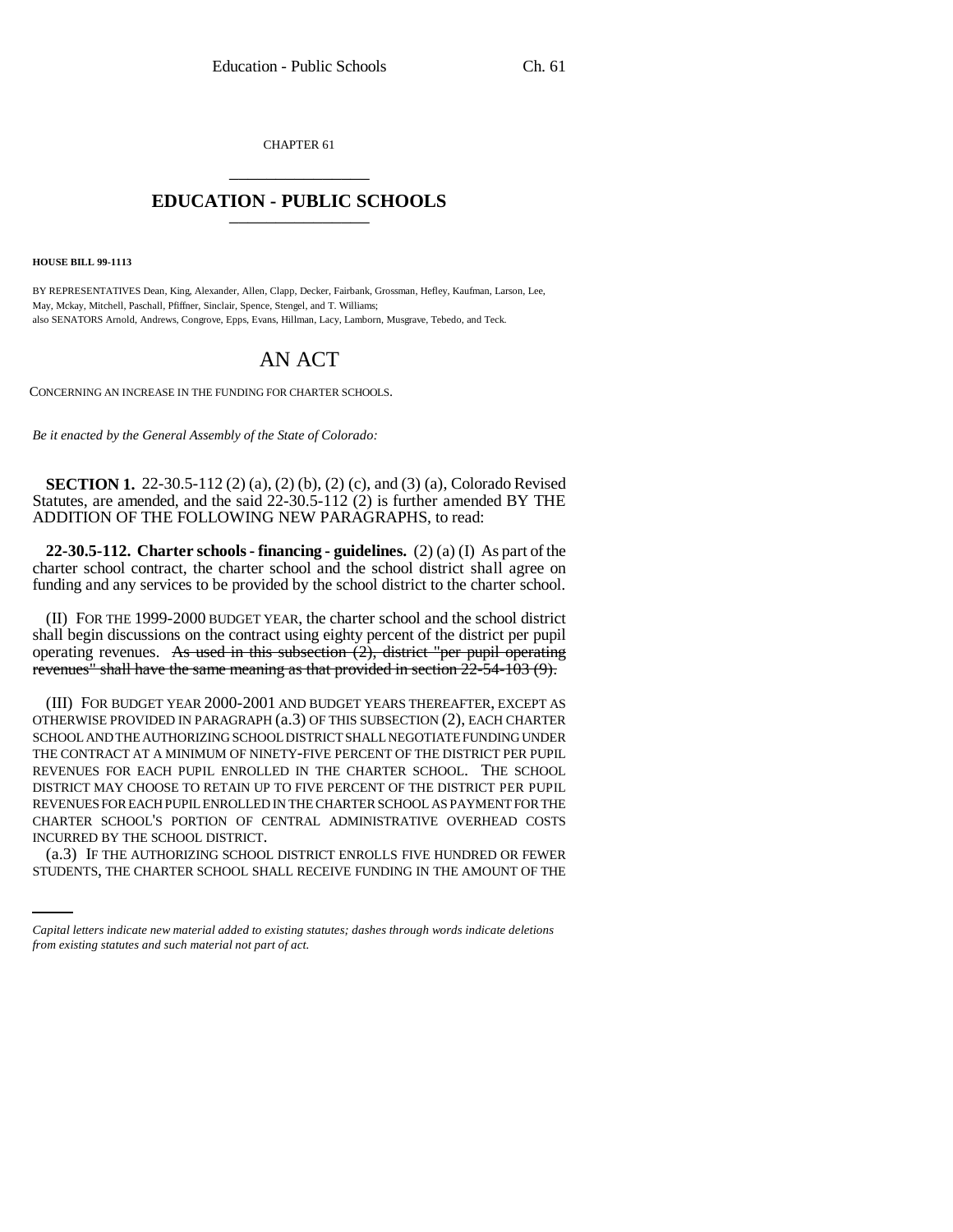### Ch. 61 Education - Public Schools

GREATER OF ONE HUNDRED PERCENT OF THE DISTRICT PER PUPIL REVENUES FOR EACH PUPIL ENROLLED IN THE CHARTER SCHOOL MINUS THE ACTUAL AMOUNT OF THE CHARTER SCHOOL'S PER PUPIL SHARE OF THE CENTRAL ADMINISTRATIVE OVERHEAD COSTS INCURRED BY THE SCHOOL DISTRICT, BASED ON AUDITED FIGURES, OR EIGHTY-FIVE PERCENT OF THE DISTRICT PER PUPIL REVENUES FOR EACH PUPIL ENROLLED IN THE CHARTER SCHOOL.

(a.5) AS USED IN THIS SUBSECTION (2):

(I) "CENTRAL ADMINISTRATIVE OVERHEAD COSTS" MEANS INDIRECT COSTS INCURRED IN PROVIDING ITEMS OR SERVICES LISTED UNDER THE HEADING OF SUPPORT SERVICES - GENERAL ADMINISTRATION IN THE SCHOOL DISTRICT CHART OF ACCOUNTS AS SPECIFIED BY RULE OF THE STATE BOARD.

(II) "DISTRICT PER PUPIL REVENUES" MEANS THE DISTRICT'S TOTAL PROGRAM AS DEFINED IN SECTION 22-54-103 (6) FOR ANY BUDGET YEAR DIVIDED BY THE DISTRICT'S FUNDED PUPIL COUNT AS DEFINED IN SECTION 22-54-103 (7) FOR SAID BUDGET YEAR.

(III) "PER PUPIL OPERATING REVENUES" SHALL HAVE THE SAME MEANING AS PROVIDED IN SECTION 22-54-103 (9).

(a.7) FOR THE 2000-2001 BUDGET YEAR AND BUDGET YEARS THEREAFTER, EACH CHARTER SCHOOL SHALL ANNUALLY ALLOCATE THE MINIMUM PER PUPIL DOLLAR AMOUNT SPECIFIED IN SECTION 22-54-105 (2) (b), MULTIPLIED BY THE NUMBER OF STUDENTS ENROLLED IN THE CHARTER SCHOOL, TO A FUND CREATED BY THE CHARTER SCHOOL FOR CAPITAL RESERVE PURPOSES, AS SET FORTH IN SECTION 22-45-103(1) (c) AND (1) (e), OR SOLELY FOR THE MANAGEMENT OF RISK-RELATED ACTIVITIES, AS IDENTIFIED IN SECTION 24-10-115, C.R.S., AND ARTICLE 13 OF TITLE 29, C.R.S., OR AMONG SUCH ALLOWABLE FUNDS. SAID MONEYS SHALL BE USED FOR THE PURPOSES SET FORTH IN SECTION 22-45-103 (1) (c) AND (1) (e) AND MAY NOT BE EXPENDED BY THE CHARTER SCHOOL FOR ANY OTHER PURPOSE.

(a.8) FOR THE 2000-2001 BUDGET YEAR AND BUDGET YEARS THEREAFTER, THE SCHOOL DISTRICT SHALL PROVIDE FEDERALLY REQUIRED EDUCATIONAL SERVICES TO STUDENTS ENROLLED IN CHARTER SCHOOLS ON THE SAME BASIS AS SUCH SERVICES ARE PROVIDED TO STUDENTS ENROLLED IN OTHER PUBLIC SCHOOLS OF THE SCHOOL DISTRICT. EACH CHARTER SCHOOL SHALL PAY AN AMOUNT EQUAL TO THE PER PUPIL COST INCURRED BY THE SCHOOL DISTRICT IN PROVIDING FEDERALLY REQUIRED EDUCATIONAL SERVICES, MULTIPLIED BY THE NUMBER OF STUDENTS ENROLLED IN THE CHARTER SCHOOL. AT EITHER PARTY'S REQUEST, HOWEVER, THE CHARTER SCHOOL AND THE SCHOOL DISTRICT MAY NEGOTIATE AND INCLUDE IN THE CHARTER CONTRACT ALTERNATE ARRANGEMENTS FOR THE PROVISION OF AND PAYMENT FOR FEDERALLY REQUIRED EDUCATIONAL SERVICES.

(b) All services centrally or otherwise provided by the school district including, but not limited to, food services, custodial services, maintenance, curriculum, media services, libraries, and warehousing shall be subject to negotiation between a charter school and the school district and paid for out of the revenues negotiated pursuant to  $\frac{\text{pargraph}}{a}$  of this subsection  $(2)$ . THE CHARTER SCHOOL, AT ITS DISCRETION, MAY CONTRACT WITH THE SCHOOL DISTRICT FOR THE DIRECT PURCHASE OF DISTRICT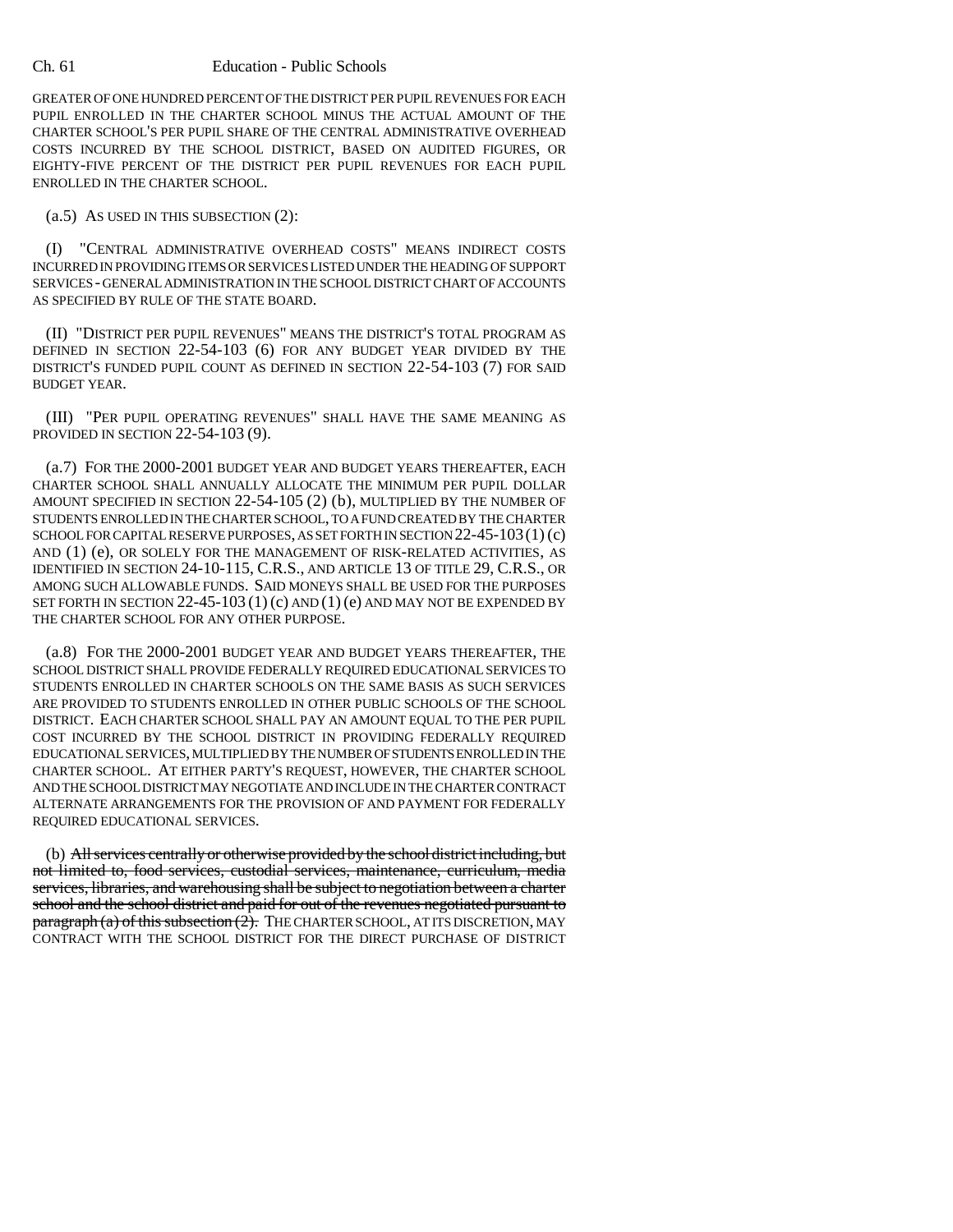Education - Public Schools Ch. 61

SERVICES IN ADDITION TO THOSE INCLUDED IN CENTRAL ADMINISTRATIVE OVERHEAD COSTS, INCLUDING BUT NOT LIMITED TO FOOD SERVICES, CUSTODIAL SERVICES, MAINTENANCE, CURRICULUM, MEDIA SERVICES, AND LIBRARIES. THE AMOUNT TO BE PAID BY A CHARTER SCHOOL IN PURCHASING ANY DISTRICT SERVICE PURSUANT TO THIS PARAGRAPH (b) SHALL BE DETERMINED BY DIVIDING THE COST OF PROVIDING THE SERVICE FOR THE ENTIRE SCHOOL DISTRICT, AS SPECIFIED IN THE SCHOOL DISTRICT'S BUDGET, BY THE NUMBER OF STUDENTS ENROLLED IN THE SCHOOL DISTRICT AND MULTIPLYING SAID AMOUNT BY THE NUMBER OF STUDENTS ENROLLED IN THE CHARTER SCHOOL.

(b.5) THE CHARTER SCHOOL MAY AGREE WITH THE SCHOOL DISTRICT TO PAY ANY ACTUAL COSTS INCURRED BY THE SCHOOL DISTRICT IN PROVIDING UNIQUE SUPPORT SERVICES USED ONLY BY THE CHARTER SCHOOL.

(c) (I) FOR THE 1999-2000 BUDGET YEAR, in no event shall the amount of funding negotiated pursuant to this subsection (2) be less than eighty percent of the district per pupil operating revenues multiplied by the number of pupils enrolled in the charter school.

(II) FOR BUDGET YEAR 2000-2001 AND BUDGET YEARS THEREAFTER, THE AMOUNT OF FUNDING RECEIVED BY A CHARTER SCHOOL PURSUANT TO THIS SUBSECTION (2) SHALL NOT BE LESS THAN NINETY-FIVE PERCENT OF THE DISTRICT PER PUPIL REVENUES MULTIPLIED BY THE NUMBER OF PUPILS ENROLLED IN THE CHARTER SCHOOL OR AS OTHERWISE PROVIDED IN PARAGRAPH (a.3) OF THIS SUBSECTION (2) FOR ANY CHARTER SCHOOL AUTHORIZED BY A SCHOOL DISTRICT THAT ENROLLS FIVE HUNDRED OR FEWER STUDENTS.

(3) (a) Notwithstanding subsection (2) of this section, IF THE CHARTER SCHOOL AND THE SCHOOL DISTRICT HAVE NEGOTIATED TO ALLOW THE CHARTER SCHOOL TO PROVIDE FEDERALLY REQUIRED EDUCATIONAL SERVICES PURSUANT TO PARAGRAPH (a.8) OF SUBSECTION (2) OF THIS SECTION:

(I) The proportionate share of state and federal resources generated by students with disabilities or staff serving them shall be directed to THE charter schools SCHOOL enrolling such students by their school districts or administrative units; AND

(II) The proportionate share of moneys generated under other federal or state categorical aid programs shall be directed to the charter schools SCHOOL serving students eligible for such aid.

**SECTION 2.** 22-54-105 (2) (b), Colorado Revised Statutes, is amended BY THE ADDITION OF A NEW SUBPARAGRAPH to read:

**22-54-105. Instructional supplies and materials - capital reserve and insurance reserve.** (2) (b) (III) FOR THE 2000-2001 BUDGET YEAR AND BUDGET YEARS THEREAFTER, THE AMOUNT REQUIRED TO BE BUDGETED PURSUANT TO THIS PARAGRAPH (b) SHALL BE REDUCED BY AN AMOUNT DETERMINED BY MULTIPLYING THE MINIMUM DOLLAR AMOUNT REQUIRED TO BE BUDGETED FOR THAT BUDGET YEAR PURSUANT TO SUBPARAGRAPH (II) OF THIS PARAGRAPH (b) BY THE NUMBER OF PUPILS ENROLLED IN CHARTER SCHOOLS WITHIN THE SCHOOL DISTRICT.